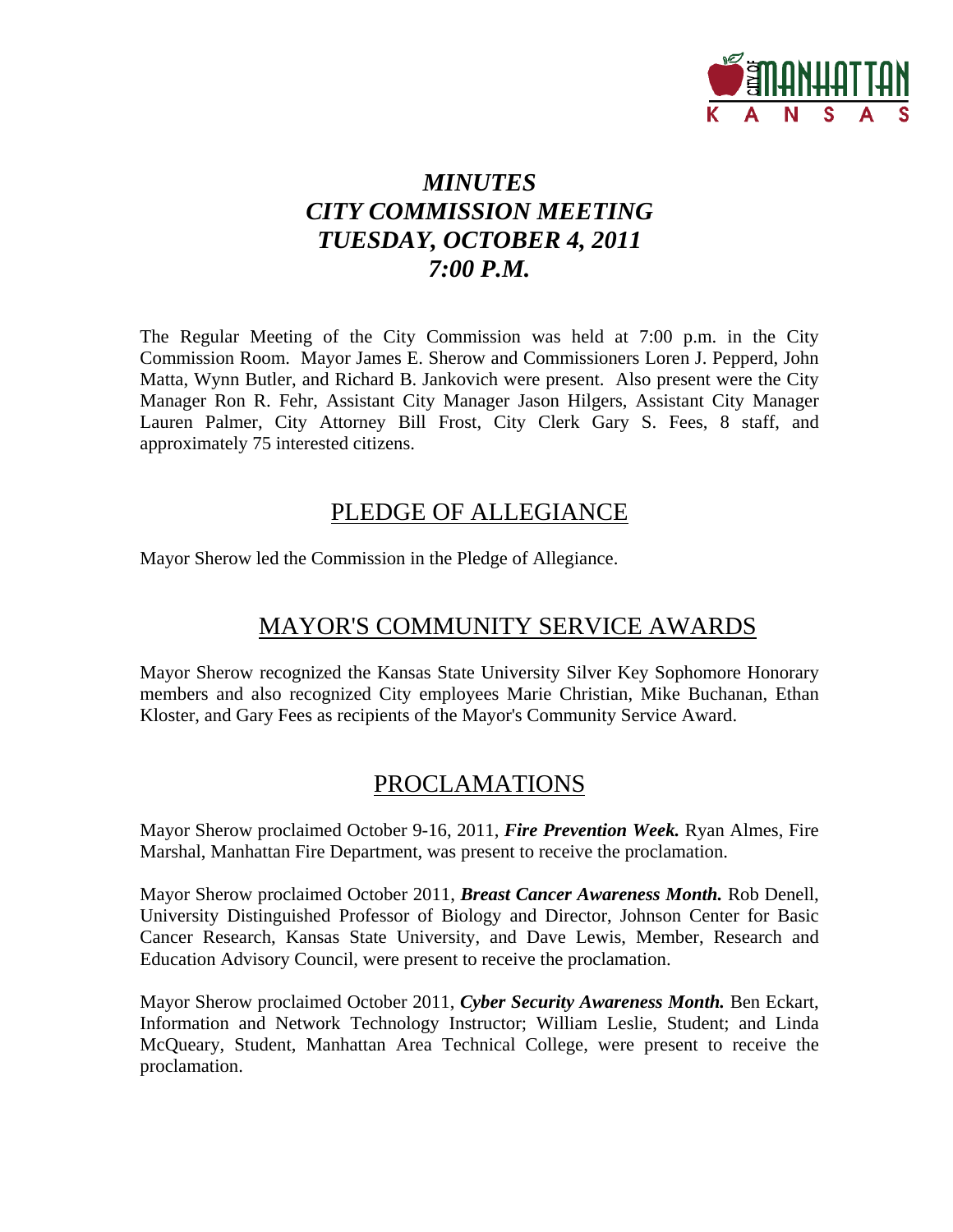## PUBLIC COMMENTS

Mayor Sherow opened the public comments.

Hearing no comments, Mayor Sherow closed the public comments.

## COMMISSIONER COMMENTS

Commissioner Jankovich reported that the Wildcat Creek Watershed Working Group met September 22, 2011, and received updates from various subcommittees and, were notified that the region was awarded a Silver Jacket Pilot Program Grant. He informed the public on the recent passing of Eleanor Stolzer and asked that the community keep her family in their thoughts and prayers.

Mayor Sherow informed the community that Friday, October 7, 2011, starting at 10:45 a.m., would be the cornerstone ceremony and building dedication of the Flint Hills Discovery Center. He invited the public to attend the event and enjoy the celebration.

## CONSENT AGENDA

(\* denotes those items discussed)

#### **MINUTES**

The Commission approved the minutes of the Regular City Commission Meeting held Tuesday, September 20, 2011.

#### **\* CLAIMS REGISTER**

Ron Fehr, City Manager, responded to questions from the Commission and stated that additional fund expenditures and percentages could be provided to the Commission.

The Commission approved Claims Register No. 2681 authorizing and approving the payment of claims from September 14, 2011, to September 27, 2011, in the amount of \$8,487,000.87.

#### **LICENSE**

The Commission approved an annual Cereal Malt Beverage Off-Premises License for Asian Market, 2304 Stagg Hill Road, Suite D.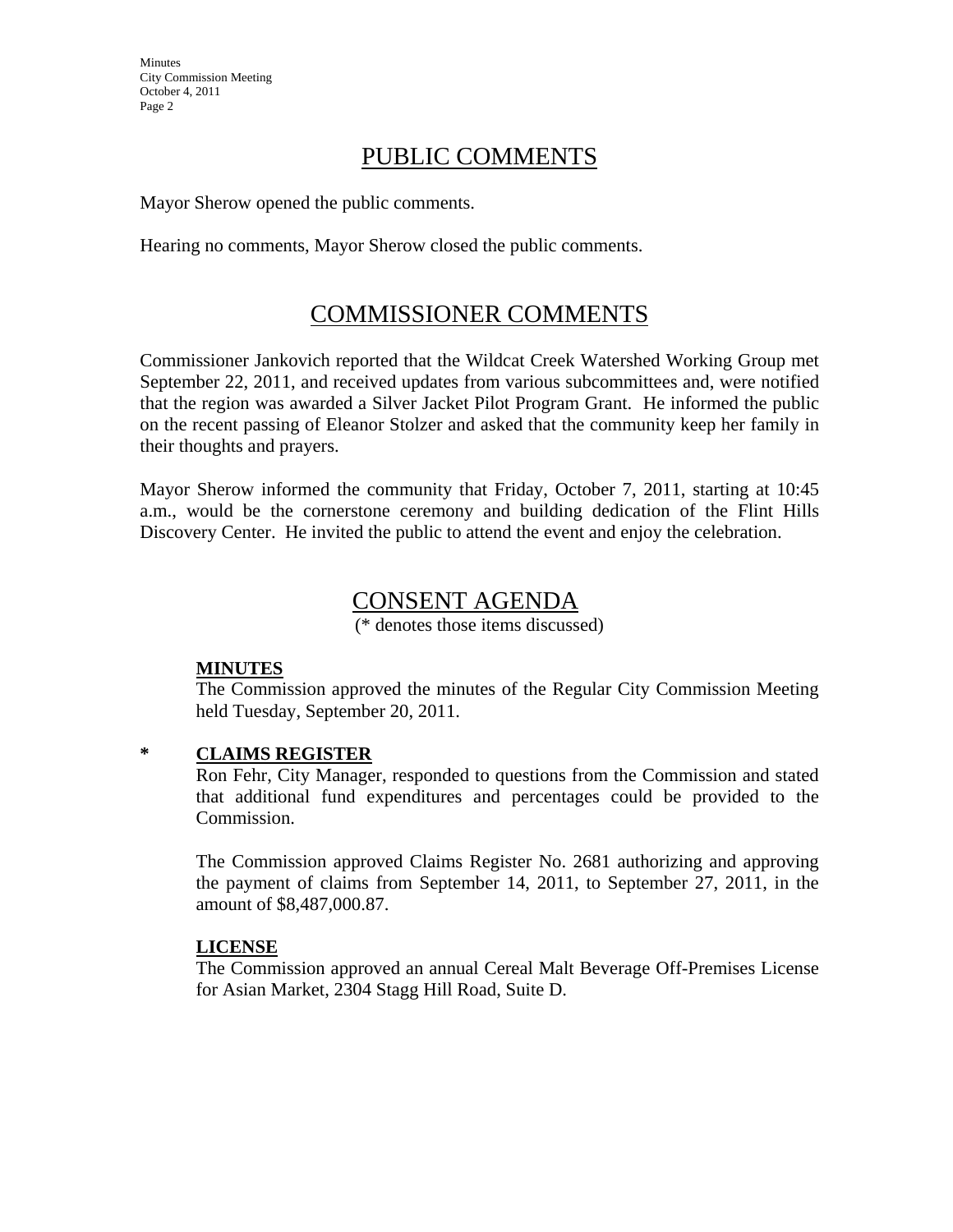### **FINAL PLAT - FIRST UNITED METHODIST ADDITION**

The Commission accepted the easements and rights-of-way, as shown on the Final Plat of the First United Methodist Addition, generally located at 612 Poyntz Avenue, 121 North  $6<sup>th</sup>$  Street, and 621 Humboldt Street, based on conformance with the Manhattan Urban Area Subdivision Regulations.

### **FINAL PLAT - WESTPORT COMMONS, UNIT THREE**

The Commission accepted the easements and rights-of-way, as shown on the Final Plat of Westport Commons, Unit Three, Commercial Planned Unit Development, generally located southeast of the intersection of Dickens Avenue and Browning Avenue, based on conformance with the Manhattan Urban Area Subdivision Regulations.

## **\* ORDINANCE NO. 6921 - TEMPORARY NOTES - K-18 UTILITY RELOCATION PROJECT, PHASE IV (SS1108)**

Ron Fehr, City Manager, responded to questions from the Commission and provided additional information on the approved budget item.

The Commission approved Ordinance No. 6921 authorizing the issuance of temporary notes for the K-18 Utility Relocation Project, Phase IV (SS1108).

#### **FIRST READING - STANDARD TRAFFIC ORDINANCE 2011 EDITION**

The Commission approved first reading of an ordinance incorporating by reference the Standard Traffic Ordinance for Kansas Cities, 2011 Edition.

#### **CHANGE ORDER NO. 1 - GIBBONS EXHIBIT PROJECT (SZ0902)**

The Commission approved Change Order No. 1 for the Gibbons Exhibit project  $(SZ0902)$ , resulting in a net increase in the amount of \$27,790.00  $(+8.3\%)$  to the contract with Carley Construction Company, of Wamego, Kansas.

#### **\* REJECT BIDS - WESTERN INTERCEPTOR RELIEF SEWER (SS0913, WW014P)**

Commissioner Jankovich stated that he had a conflict of interest and would be abstaining on the item.

Ron Fehr, City Manager, and Dale Houdeshell, Director of Public Works, provided additional information on the Engineer's Estimate and on the bids received. They then provided additional information on the status of the item.

The Commission accepted the Engineer's Estimate in the amount of \$4,286,000.00 and rejected all bids for the Western Interceptor Relief Sewer (SS0913, WW014P).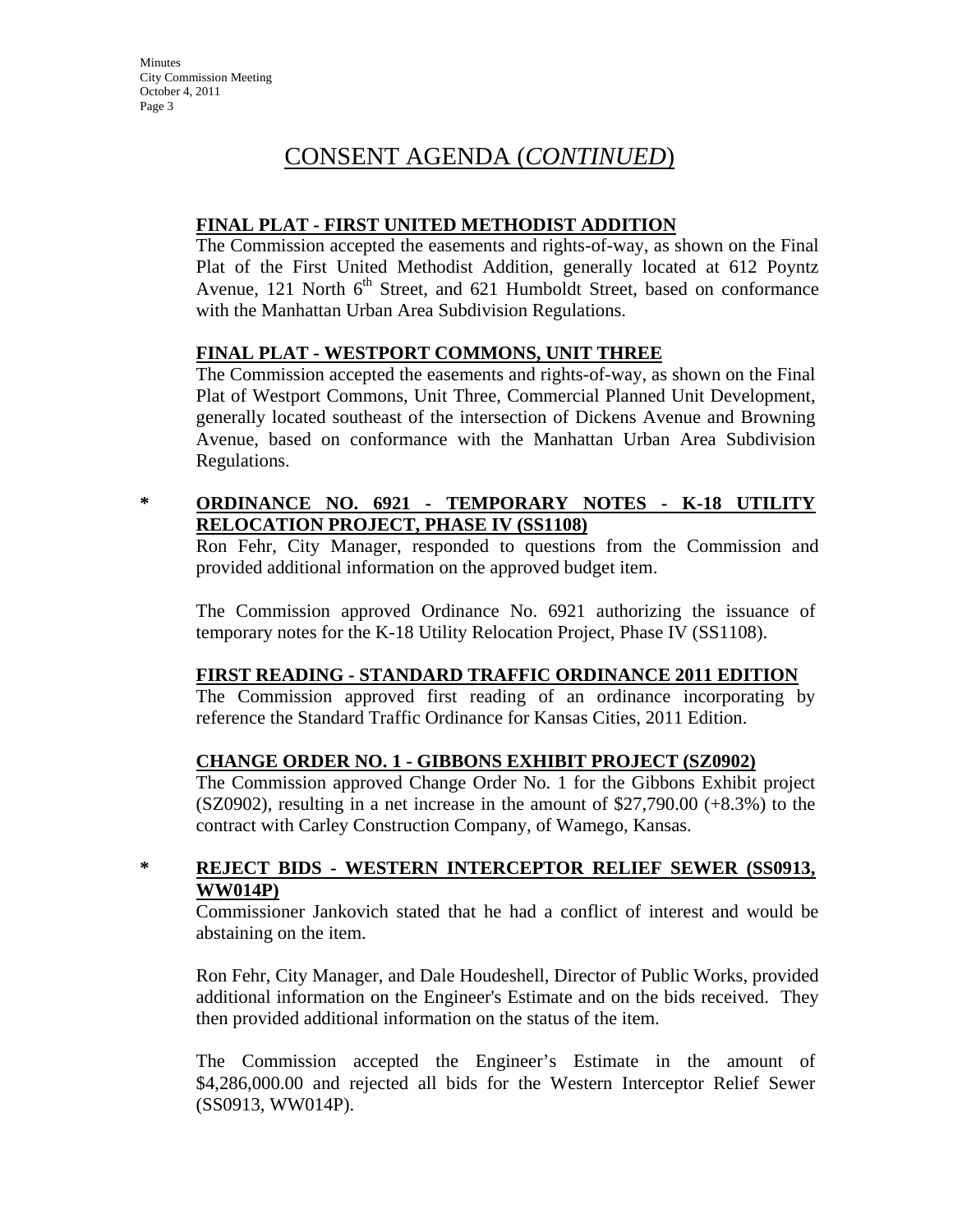#### **\* AWARD CONTRACT - MCCALL ROAD 24-INCH WATERLINE EXTENSION PROJECT, PHASE TWO (WA1104)**

Commissioner Jankovich stated that he had a conflict of interest and would be abstaining on the item.

Ron Fehr, City Manager, responded to questions from the Commission and provided additional information on the approved budget item.

The Commission accepted the Engineer's Estimate in the amount of \$360,478.30 and awarded a construction contract to the lowest responsible bidder, Bayer Construction, Inc., of Manhattan, Kansas, in the amount of \$319,101.70 for the McCall Road 24-inch Waterline Extension Project, Phase Two (WA1104).

#### **AGREEMENT – ENGINEERING SERVICES - MCCALL ROAD WATERLINE EXTENSION PROJECT, PHASE TWO (WA1104)**

The Commission approved an agreement with SMH Consultants, of Manhattan, Kansas, for construction-related engineering services in an amount not to exceed \$17,400.00 for the McCall Road 24-inch Waterline Extension Project, Phase Two (WA1104).

#### **RESOLUTION NO. 100411-A- TEMPORARY NOTES - MCCALL ROAD WATERLINE EXTENSION PROJECT, PHASE TWO (WA1104)**

The Commission approved Resolution No. 100411-A authorizing the issuance of temporary notes for the McCall Road 24-inch Waterline Extension Project, Phase Two (WA1104).

#### **\* PURCHASE - CITY PARK LIGHTING PROJECT (SZ0902)**

Ron Fehr, City Manager, provided additional information on the item. He informed the Commission that the impact of issuing temporary notes could be discussed further during the October 25, 2011, City Commission Work Session on multi-year forecasting and budgeting.

The Commission awarded the purchase of lighting materials in the amount of \$46,924.03 from Mercer-Zimmerman, of Topeka, Kansas, for the City Park Lighting project (SZ0902), to be paid from the City/University Special Projects Fund.

#### **\* AWARD CONTRACT - CITY HALL RENOVATION PROJECT (SP1114)**

Ron Fehr, City Manager, provided additional background information on the item and timeframe of the proposed project. He then responded to questions from the Commission regarding the budgeted funds to pay for the renovation project and budget considerations for the additional position.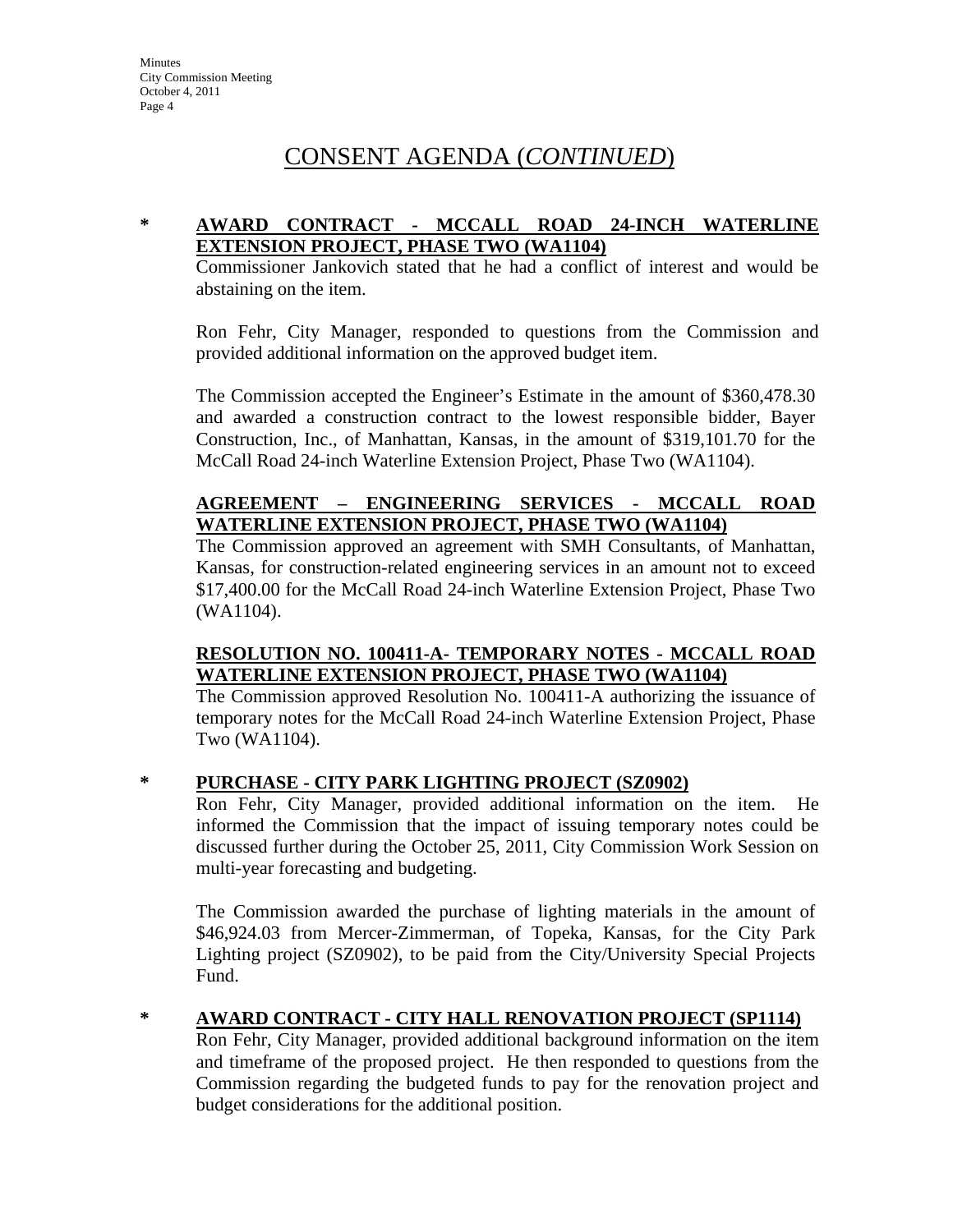#### **\* AWARD CONTRACT - CITY HALL RENOVATION PROJECT (SP1114)**  *(CONTINUED)*

Jason Hilgers, Assistant City Manager, provided clarification on the item.

The Commission accepted the Architect's Estimate in the amount of \$75,000.00 and authorized the Mayor and City Clerk to execute a construction contract in the amount of \$38,300.00 with Ron Fowles Construction, of Manhattan, Kansas, for the City Hall Renovation project (SP1114).

#### **KDOT AGREEMENT – EXCHANGE OF FUNDS - CASEMENT ROAD AND HAYES DRIVE INTERSECTION IMPROVEMENTS (ST1013) (CIP EN027P)**

The Commission approved and authorized the Mayor and City Clerk to execute Agreement 181-11 for the exchange of federal funds for state funds to be used for the Casement Road and Hayes Drive intersection improvements (ST1013) (CIP EN027P).

#### **AWARD CONTRACT - HOUSING REHABILITATION PROGRAM**

The Commission accepted the bids for 220 Dix Drive; awarded a contract to Ben Kitchens Painting Co., Inc., of Junction City, Kansas, in the amount of \$11,688.00; authorized the Mayor and City Clerk to enter into agreements with the contractor and property owner for expenditure of Housing Rehabilitation Funds; and authorized City Administration to approve any necessary change orders.

#### **\* CONTRACT - FLINT HILLS DISCOVERY CENTER EXHIBIT**

Ron Fehr, City Manager, responded to questions from the Commission on the Flint Hills Discovery Center exhibit budget and provided additional information on the item.

Bob Workman, Director, Flint Hills Discovery Center, provided additional information on the status of the Flint Hills Discovery Center Foundation and the funding sources for the Discovery Center. He then responded to additional questions from the Commission regarding the exhibits, the process in selecting exhibits, and explained the challenge in finding high-quality exhibits in the marketplace that are reasonable and cost effective.

Ron Fehr, City Manager, provided additional clarification on the funds being provided in either fees or transient guest tax for the Flint Hills Discovery Center.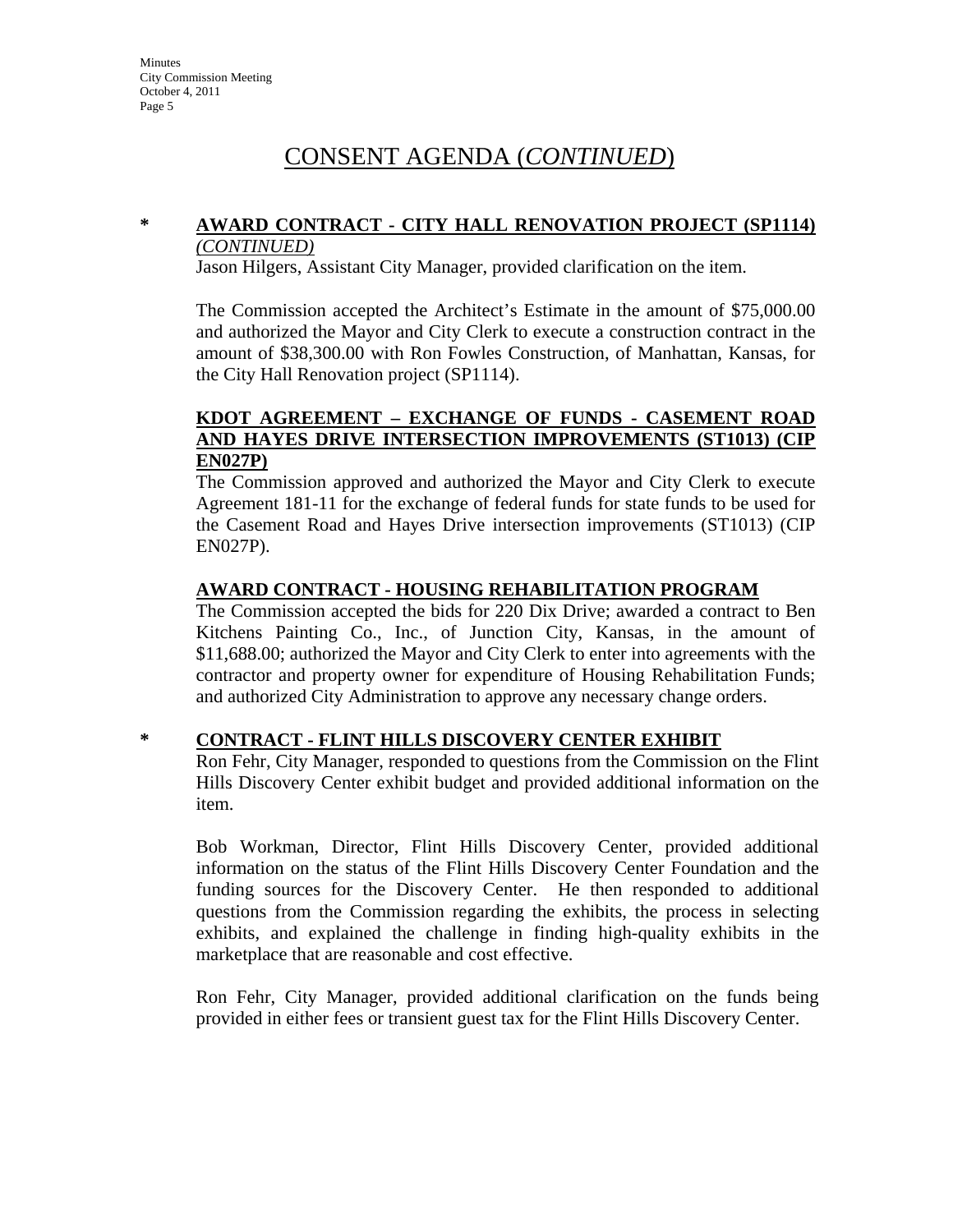After discussion and comments from the Commission, Commissioner Jankovich moved to approve the consent agenda, as read. Commissioner Pepperd seconded the motion. On a roll call vote, motion carried 5-0, with the exception of Item I, REJECT BIDS - WESTERN INTERCEPTOR RELIEF SEWER (SS0913, WW014P), and Item J, AWARD CONTRACT - MCCALL ROAD 24-INCH WATERLINE EXTENSION PROJECT, PHASE TWO (WA1104), which carried 4-0-1, with Commissioner Jankovich abstaining; and, with the exception of Item O, CONTRACT - FLINT HILLS DISCOVERY CENTER EXHIBIT, which failed 3-2, with Commissioners Pepperd, Matta, and Butler voting against the item.

Ron Fehr, City Manager, responded to additional questions from the Commission on Item O, CONTRACT-FLINT HILLS DISCOVERY CENTER EXHIBIT, regarding underwriting and exhibits.

Bob Workman, Director, Flint Hills Discovery Center, provided additional information on the Discovery Center business plan and mission; the proposed Conservation Quest exhibit; types of quality interactive exhibits and programs that are available and have been planned; and clarified the overall budget that has been developed for the Discovery Center. He then responded to questions from the Commission.

Bernie Hayen, Director of Finance, provided additional information on the budgeting and forecasting that has been conducted and revenue sources for the Flint Hills Discovery Center.

Bob Workman, Director, Flint Hills Discovery Center, responded to questions from the Commission on the process of the exhibit selection and stated that they will probably lose this particular exhibit if they are not able to execute this contract.

After additional discussion and comments by the Commission on the Conservation Quest exhibit, City Manager Ron Fehr informed the Commission that City staff could try to put additional information together and if the exhibit contract is still pending, the item could be placed on the October 18, 2011, City Commission legislative meeting agenda for reconsideration.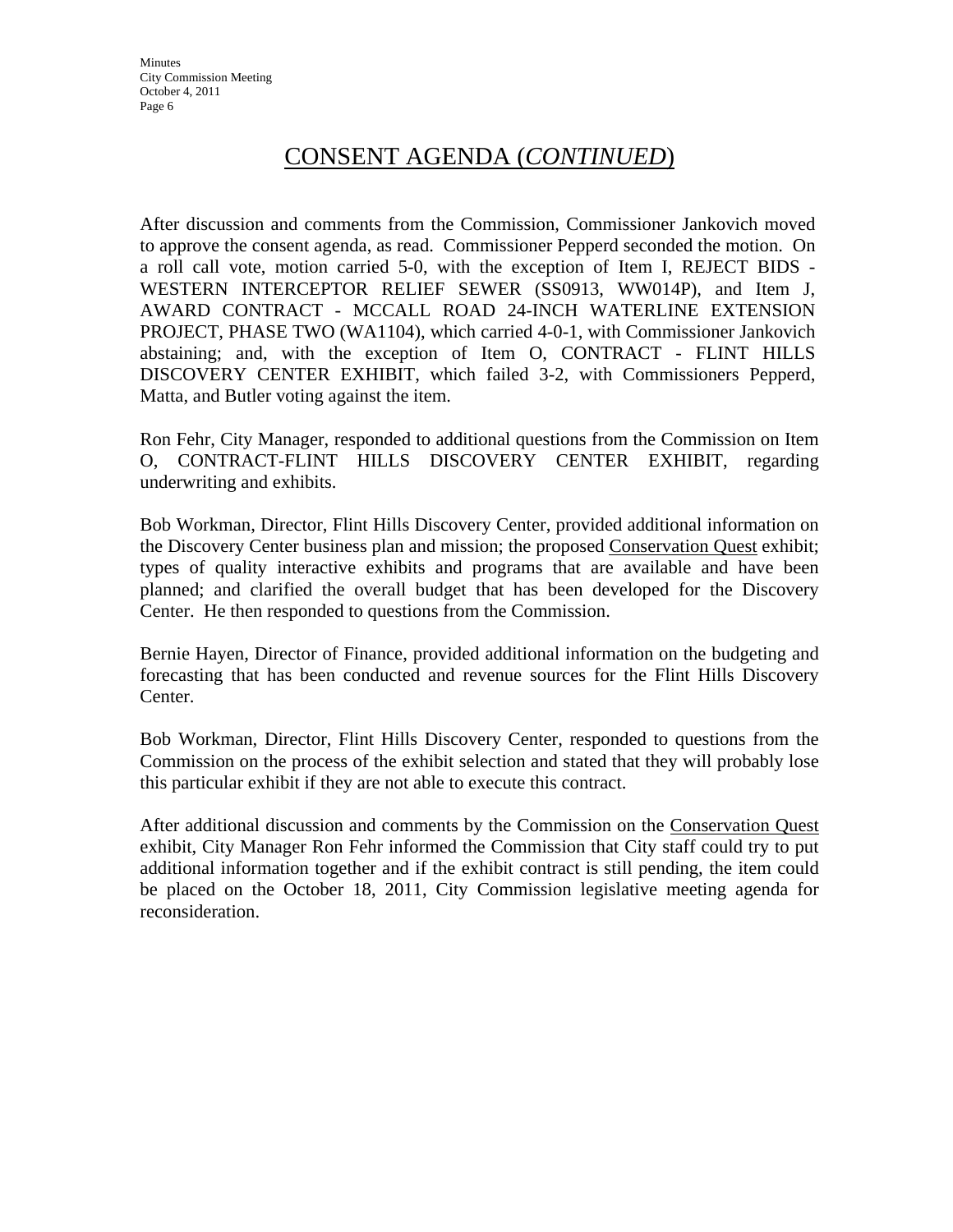## GENERAL AGENDA

#### **PUBLIC HEARING - CREATION OF A BENEFIT DISTRICT - SHUSS ROAD IMPROVEMENT (ST1111)**

Rob Ott, City Engineer, presented an overview of the item and outlined the benefit district cost share diagram. He then responded to questions from the Commission.

Mayor Sherow opened the public hearing.

Ron Fowles, representing ownership of Group One of the proposed Shuss Road Benefit District Cost Share Diagram, voiced concerns with the assessment for Group One and requested that the proposed assessment be adjusted closer to the \$60,000.00 - \$80,000.00 range. He informed the Commission he has owned the lot for 22 years and asked that the item be sent back to City staff so that the benefit district is more equitable and fair. He then responded to questions from the Commission.

Charlene Brownson, 2822 Johnson Valley Drive, provided the Commission history about her property and stated that Shuss Road needs to be widened for safety. She provided an estimate received from Shilling Construction to pave the road to Johnson Valley Drive and requested that the Commission consider paving Shuss Road to the first intersection of Johnson Valley as part of the project. She then responded to questions from the Commission.

Michael Walter, 2921 Arbor Drive, President, Arbor Heights Homeowners Association, informed the Commission that the neighborhood and Arbor Heights Homeowners Association members were divided on the issue; however, he stated that as an individual, concerns for safety and details of the project have been addressed. He asked for consideration to pay off the assessments earlier and stated that timing is the greatest consideration with residents of Arbor Heights.

Bernie Hayen, Director of Finance, responded to questions from the Commission regarding special assessments.

Enid Cocke, 2924 Hickory Court, stated that it is a major stroke of luck that the Kansas Department of Transportation is willing to pay for half of the project. She said the City is already spending money to maintain Shuss Road but once the improvement is done, there should be less expenses for maintenance and hoped the Commission would take advantage of this opportunity.

Allyn Moore, 2833 Arbor Drive, informed the Commission that he looked at the technical aspects of the project and stated that he was in favor of the current proposed project.

Hearing no other comments, Mayor Sherow closed the public hearing.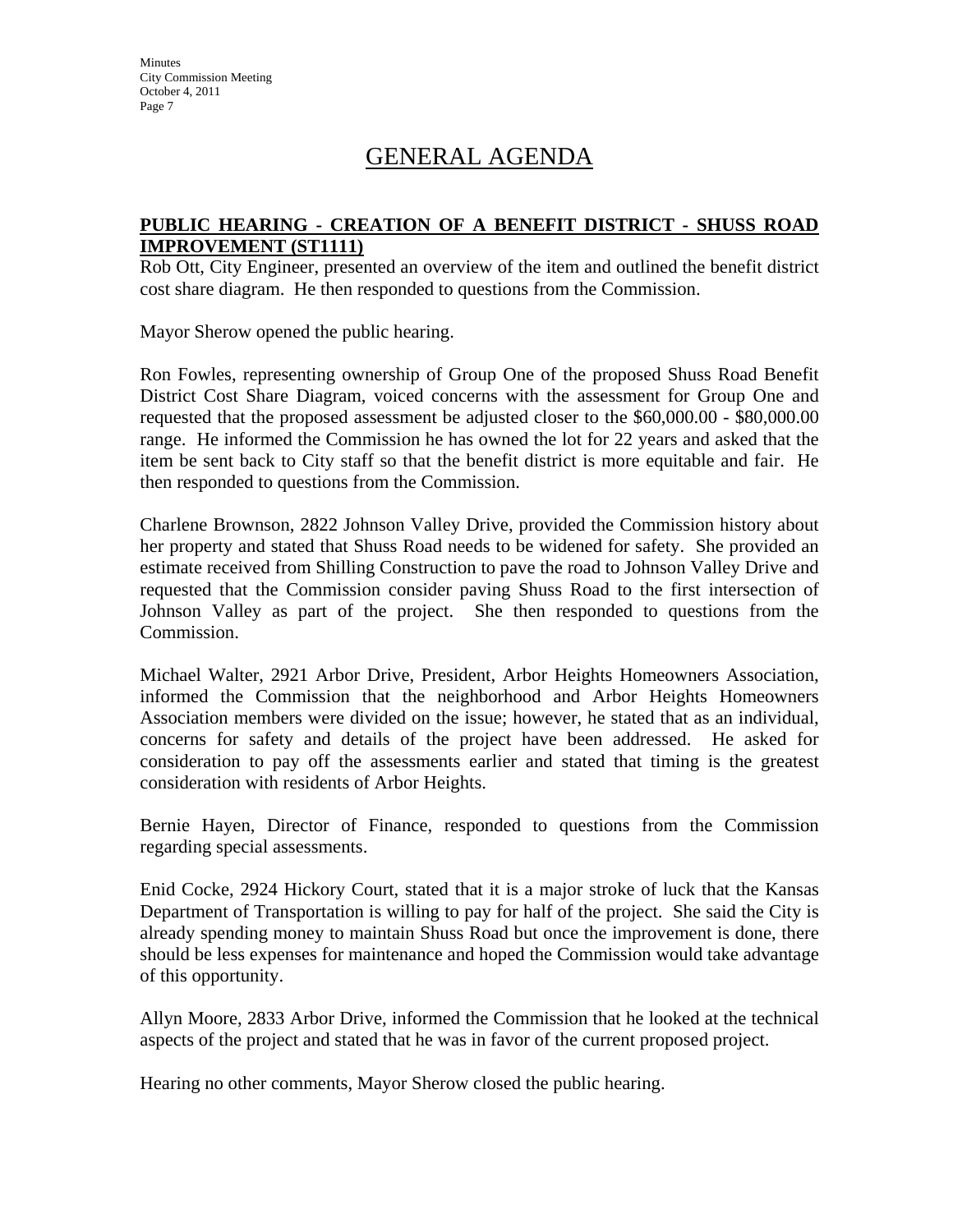## GENERAL AGENDA *(CONTINUED)*

#### **RESOLUTION NO. 100411-B - CREATION OF A BENEFIT DISTRICT - SHUSS ROAD IMPROVEMENT (ST1111)**

Rob Ott, City Engineer, provided additional clarification of the Shuss Road Benefit District cost share being proposed for Group One and on the original Planned Unit Development for Mr. Fowles' property. He then responded to questions from the Commission regarding current maintenance costs for Shuss Road; curb and gutter improvements; timing of the project; special assessments for Miller Ranch, Unit One; extension of paving considerations and stormwater improvements; associated costs and contingencies; and provided additional information and allocation on the proposed Benefit District cost shares for Groups One, Two, Three, and Four.

Bill Frost, City Attorney, provided additional information and clarification on the proposed Benefit District improvement and apportionment of costs.

Rina Neal, Operations Officer, responded to questions from the Commission on the item and provided additional information on special assessments for Miller Ranch, Unit One.

Ron Fehr, City Manager, provided the Commission with information on funding the Cityat-Large portion of the project.

Bill Frost, City Attorney, and Rob Ott, City Engineer, provided clarification on the bid process and special assessments that would be levied for the project.

Ron Fehr, City Manager, responded to questions from the Commission on possible alternatives to extend improvements to Johnson Valley Drive.

After additional discussion and comments from the Commission, Commissioner Jankovich moved to approve Resolution No. 100411–B, making findings and establishing the parameters of the project, as set forth in the Notice, deeming the project advisable and authorizing construction of the improvements to Shuss Road (ST1111). Commissioner Pepperd seconded the motion. On a roll call vote, motion carried 5-0.

At 9:10 p.m., the Commission took a brief recess.

#### **FIRST READING - AGGIEVILLE AND DOWNTOWN BUSINESS IMPROVEMENT DISTRICT FEES ORDINANCES**

Karen Davis, Director of Community Development, presented the item. She then responded to questions from the Commission why residential uses were not assessed and provided clarification on the respective Business Improvement Districts.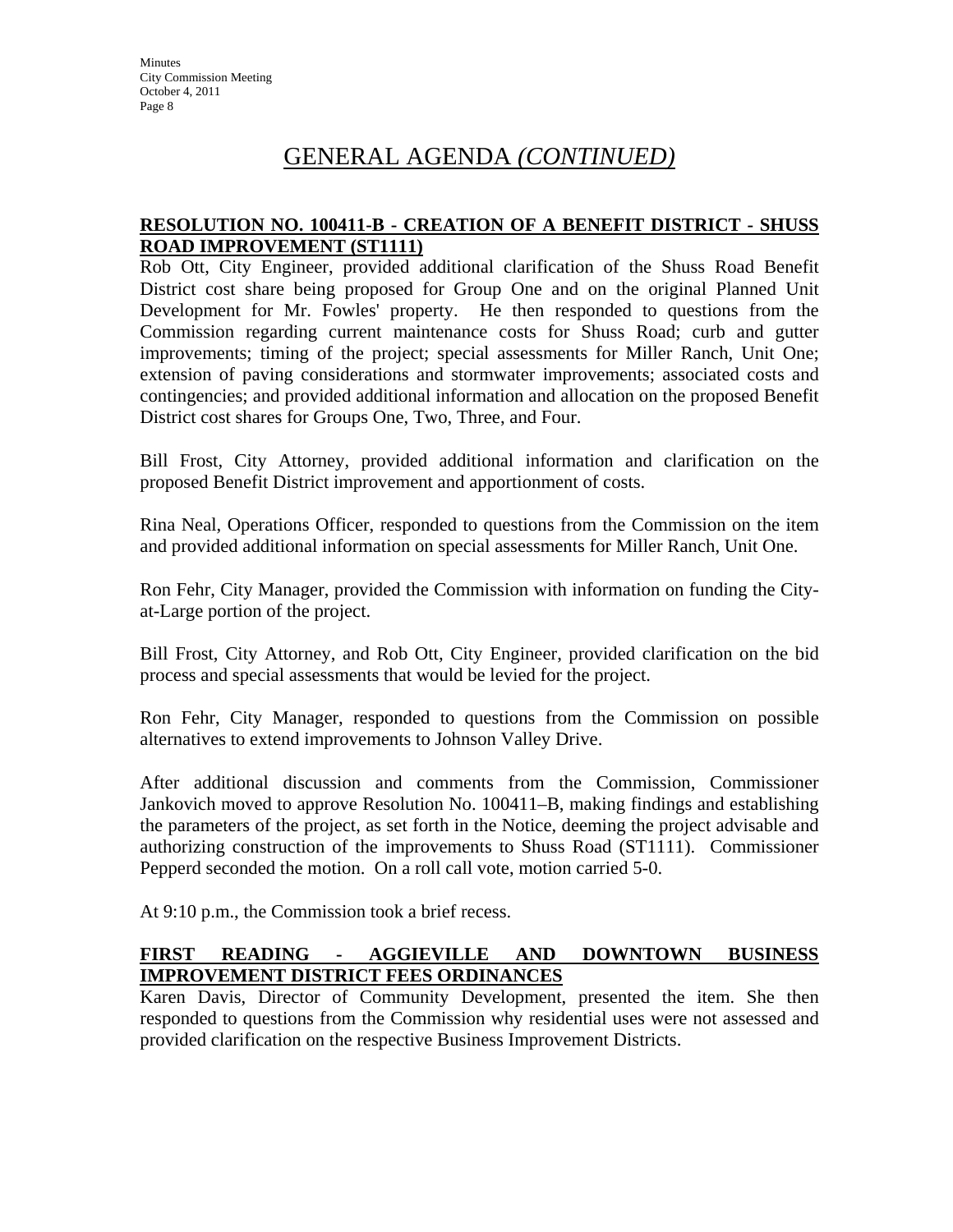## GENERAL AGENDA *(CONTINUED)*

#### **FIRST READING - AGGIEVILLE AND DOWNTOWN BUSINESS IMPROVEMENT DISTRICT FEES ORDINANCES** *(CONTINUED)*

Ron Fehr, City Manager, provided clarification on the maintenance of private and public areas in the Business Districts.

Karen Davis, Director of Community Development, responded to questions from the Commission regarding the number of members in the Aggieville Business Improvement District and the process if businesses do not pay their annual fees.

Jason Hilgers, Assistant City Manager, informed the Commission that the Riley County Police Department would address overnight parking violators.

Tim Fitzgerald, President, Aggieville Business Association, informed the Commission that Aggieville was seeking a similar type of funding and membership model as used by the Downtown Business Improvement District. He stated that this would be more equitable for all members and then responded to questions from the Commission.

Jeff Denney, Chair, Aggieville Business Improvement District Board, informed the Commission of the desire to combine the Business Improvement District and Aggieville membership together for greater equity among businesses and to have a clear line of communication between businesses for different events and promotions, such as dealing with problems around Fake Patty's Day.

Tim Fitzgerald, President, Aggieville Business Association, and Jeff Denney, Chair, Aggieville Business Improvement District Board, responded to questions from the Commission regarding their desire for better equity between businesses in Aggieville. Both stated that additional membership and funds would provide better promotional coordination and expanded budgets, increase snow removal efforts, and assist with cleaning of sidewalks in front of businesses. They then responded to questions from the Commission on comments and feedback received from businesses in Aggieville.

Bill Frost, City Attorney, responded to questions from the Commission on levying fees for the District and on the process for petitioning to disband the District.

Ron Fehr, City Manager, responded to questions from the Commission on snow removal in the Aggieville area and in the District.

Karen Davis, Director of Community Development, provided additional information on the administrative costs associated with billing, postage, and staff time. She then responded to questions from the Commission and provided clarification on the assessments to the businesses.